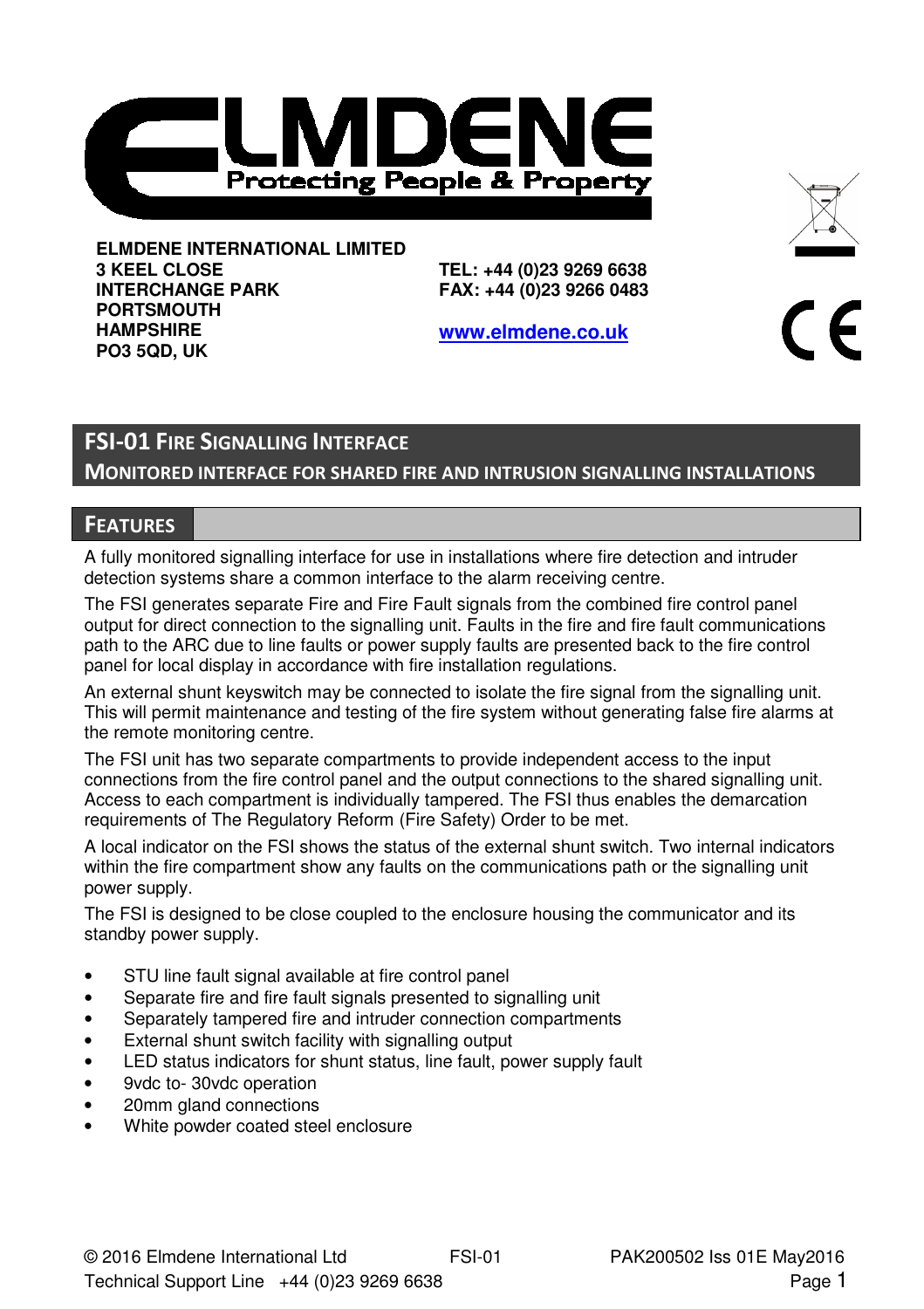# OPERATION (SEE FIGURE 1)

The combined Fire and Fire Fault output from the fire control panel is decoded into separate signals for direct connection to the signalling unit (STU). The Fire and Fire Fault input is fully monitored for short or open circuit and will generate a Fire Fault if either condition is detected. Note a Fire signal will NOT be generated in either fault condition, thus minimising false alarms.

The Line Fault output from the STU is combined with the fault signals from the STU power supply (i.e. loss of mains, battery fault, PSU fault) to provide a fully monitored feedback signal to the fire control panel.

The STU Line fault and power supply fault outputs are provided as isolated repeated outputs for connection to other intruder alarm system (I&HAS) components.

Opening the fire compartment cover will activate a tamper switch and generate a fire fault signal to the STU.

Opening the intruder compartment cover will activate a tamper switch and generate a tamper signal to the I&HAS.

An external shunt switch may be connected which when activated (switch closed) will isolate the Fire signal from the STU. Thus testing of the fire system will not generate false alarms at the ARC. An open collector output may be used to activate an external indicator e.g. lamp or sounder to indicate when the shunt is active. An LED on the FSI shows if the external shunt is active (closed). The shunt has NO effect on the Fire Fault signal which is passed to the STU as normal irrespective of the status of the shunt.

When the external shunt is active, the STU Line Fault output to the fire control panel is set Active. This minimises the risk of the shunt being inadvertently left in the active state.

Two LEDs visible in the FSI fire compartment indicate the presence of a STU Line Fault or STU Power Supply Fault thus enabling rapid diagnosis of faults on the fire and fire fault signal path.

## CONNECTIONS (SEE FIGURE 2.0)

#### **Intruder Communications Compartment**

| $+12v$                      | +ve operating supply                                                                                   |
|-----------------------------|--------------------------------------------------------------------------------------------------------|
| 0v                          | -ve operating supply                                                                                   |
| EPS $ln x 2$                | From voltfree EPS Fault output of STU Power Supply                                                     |
| APS $ln x$ 2                | From voltfree APS Fault output of STU Power Supply                                                     |
| EPS Rpt x 2                 | Voltfree contact for EPS Fault output signal to intruder system                                        |
| APS Rpt x 2                 | Voltfree contact for APS Fault output signal to intruder system                                        |
| Tamper x 2                  | Voltfree contact for intruder compartment tamper signal to intruder<br>system                          |
| Fire Fault x 2              | Voltfree contact for Fire Fault output connection to STU                                               |
| Fire $\times$ 2             | Voltfree contact for Fire output connection to STU                                                     |
| Line Fault Input x 2        | From voltfree Telecoms Line Fault output of STU                                                        |
| LNF Rpt $x$ 2               | Voltfree contact STU Line Fault output signal to intruder system                                       |
| <b>Fire Compartment</b>     |                                                                                                        |
| Fire & Fire Fault Input x 2 | From combined Fire and Fire Fault signal from fire control panel –<br>see Fig. 3.0 for typical circuit |
| <b>STU Line Fault</b>       | Voltfree contact for PSU and STU Line Fault output signal to fire<br>control panel                     |
| Shunt KS x 2                | From voltfree external shunt switch                                                                    |
| Shunt O/P                   | Open collector output to external shunt mode indicator                                                 |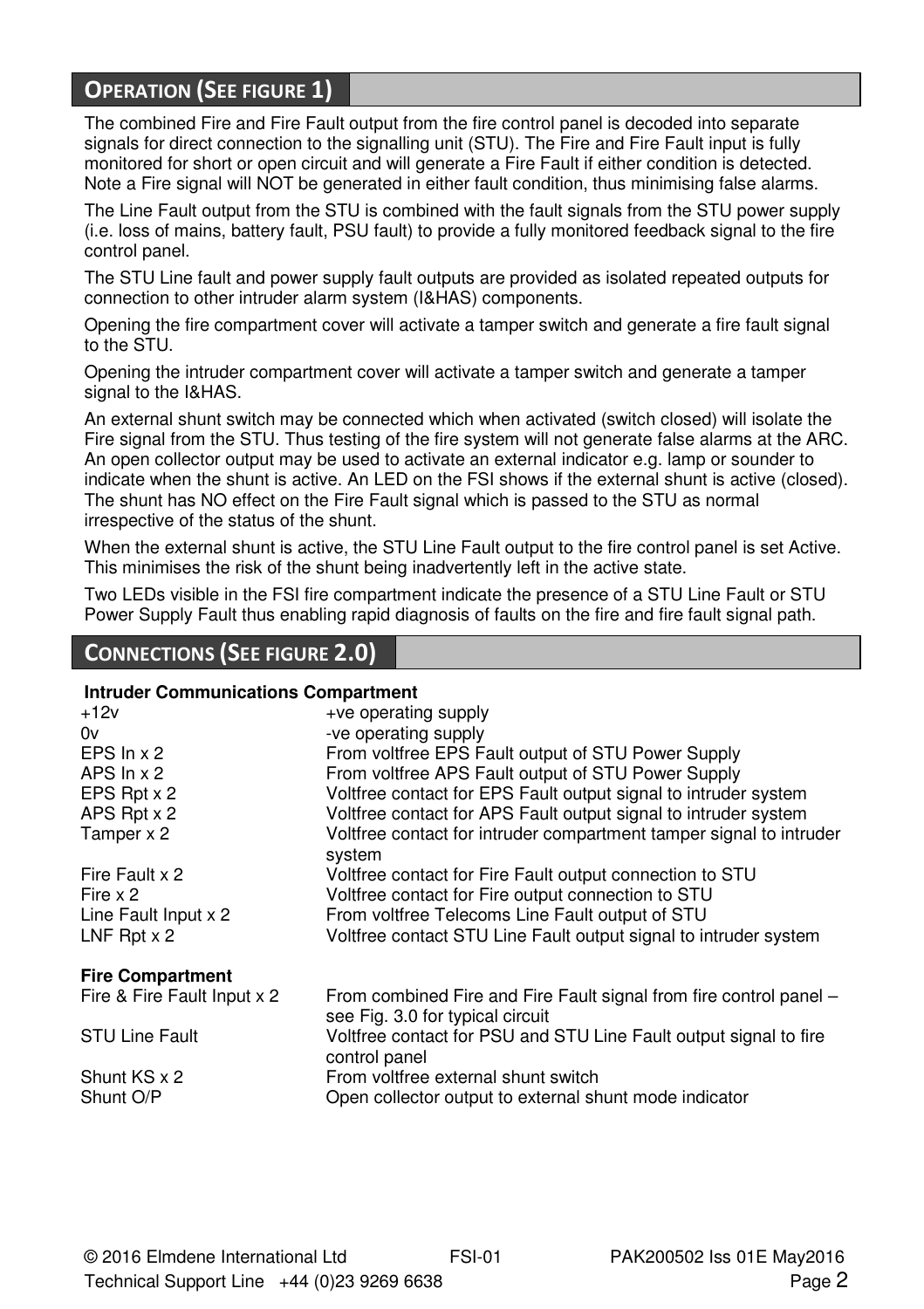

Fig. 1.0 Fire Signalling Interface System Configuration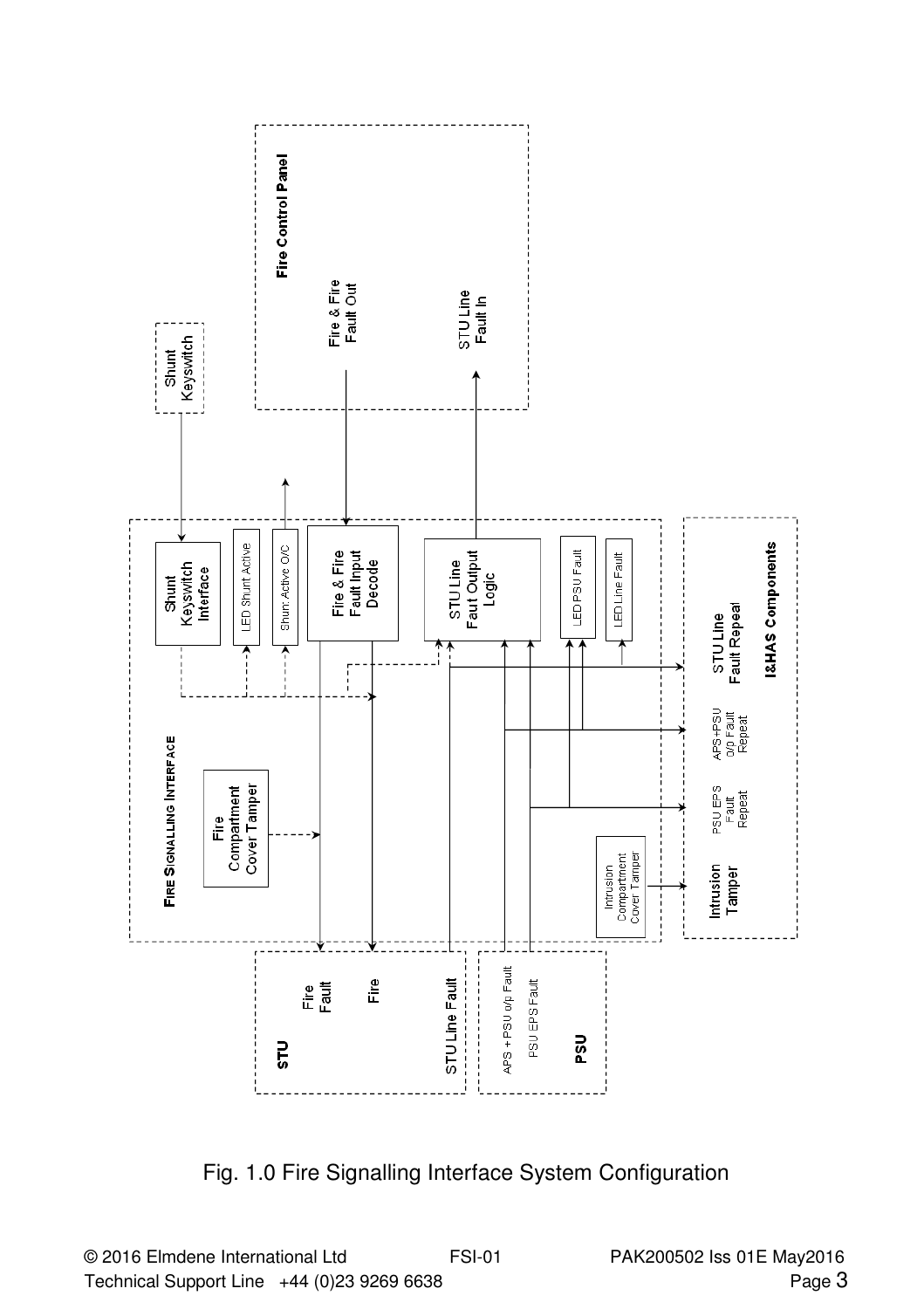



# SIGNALLING LOGIC CONVENTIONS

|                             | Open                            | <b>Closed</b>                  |
|-----------------------------|---------------------------------|--------------------------------|
| Inputs:                     |                                 |                                |
| Fire (Fig. 3.0)             | Fire Inactive                   | <b>Fire Active</b>             |
| Fire Fault (Fig 3.0)        | <b>Fire Fault Active</b>        | <b>Fire Fault Inactive</b>     |
| <b>EPS Fault</b>            | <b>EPS Fault Active</b>         | <b>EPS Fault Inactive</b>      |
| <b>APS Fault</b>            | <b>APS Fault Active</b>         | <b>APS Fault Inactive</b>      |
| ISTUI Line Fault            | Line Fault Present              | No Line Fault Present          |
| Shunt KS                    | <b>External Shunt Inactive</b>  | <b>External Shunt Active</b>   |
| Outputs:                    |                                 |                                |
| Fire [to STU]               | Fire Signal Inactive            | <b>Fire Signal Active</b>      |
| Fire Fault [to STU]         | Fire Fault Signal Active        | Fire Fault Signal Inactive, or |
|                             |                                 | Fire compartment cover open    |
| <b>PSU EPS Fault Repeat</b> | <b>PSU EPS Fault Active</b>     | <b>PSU EPS Fault Inactive</b>  |
| <b>PSU APS Fault Repeat</b> | <b>PSU APS Fault Active</b>     | <b>PSU APS Fault Inactive</b>  |
| STU Line Fault Repeat       | <b>STU Line Fault Present</b>   | No STU Line Fault              |
| <b>STU Line Fault</b>       | Line Fault Present, or          | No Line Fault Present AND      |
| [to fire control panel]     | <b>PSU Fault Present, or</b>    | No PSU Fault Present AND       |
|                             | <b>External Shunt Active</b>    | <b>External Shunt Inactive</b> |
| Shunt o/p                   | $o/c =$ External Shunt Inactive | 0y = External Shunt Active     |
| Tamper                      | Intruder compartment cover      | Intruder compartment cover     |
|                             | open                            | closed                         |

## **TAMPERS**

**Fire Compartment Lid Compartment Compartment lid will generate a Fire Fault** signal to the STU. **Signalling Compartment Lid** Opening the signalling compartment lid will generate a Tamper signal to the intrusion alarm system.

© 2016 Elmdene International Ltd FSI-01 PAK200502 Iss 01E May2016 Technical Support Line  $+44$  (0)23 9269 6638 Page 4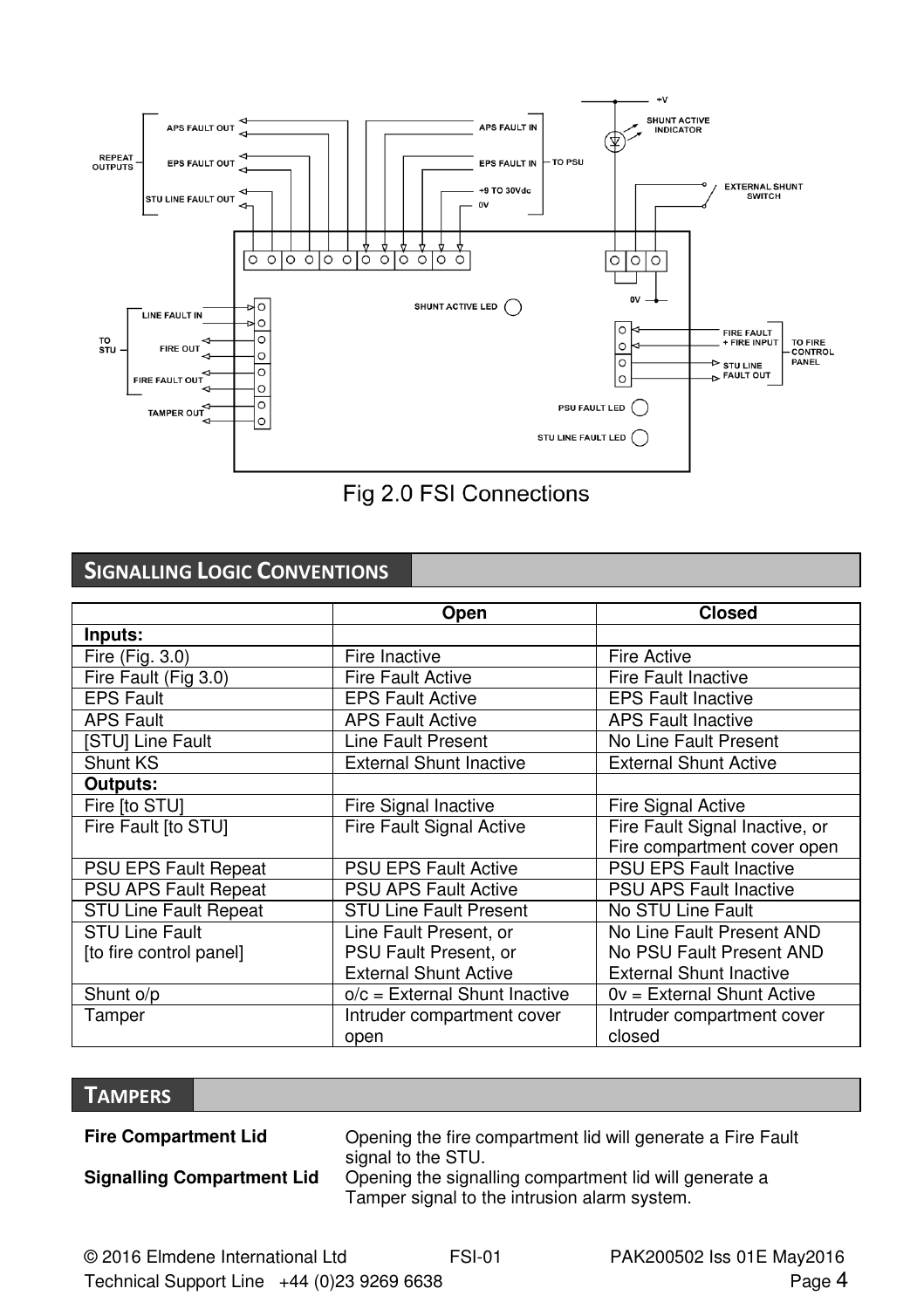

Quiescent Condition: Fire Inactive = Open Fire Fault Inactive = Closed

Fig 3.0 Fire and Fire Fault Input Signalling Circuit

| Possible Conditions with Resistance Reported<br>to FSI Fire & Fire Fault Input |                      |  |
|--------------------------------------------------------------------------------|----------------------|--|
| Condition                                                                      | Resistance           |  |
| Normal (no alarms or fault conditions)                                         | 4k7                  |  |
| Fire                                                                           | 1k7                  |  |
| Fire Fault                                                                     | Open Circuit         |  |
| Fire & Fire Fault                                                              | 2k7                  |  |
| Cable / Connection Fault                                                       | Open / Short Circuit |  |

## INDICATORS – FRONT PANEL

**Shunt LED** (Red) ON = external shunt switch active i.e. closed OFF = external shunt switch inactive i.e. open

## INDICATORS – INSIDE FIRE COMPARTMENT

| <b>STU Line Fault LED (Red)</b> | $ON =$ Fault detected on telecoms line<br>$OFF = No$ fault detected on telecoms line                                                              |
|---------------------------------|---------------------------------------------------------------------------------------------------------------------------------------------------|
| <b>PSU Fault LED (Red)</b>      | $ON = Loss$ of mains, battery fault, or power output fault from<br>external power supply<br>$OFF = No$ fault signalled from external power supply |

## INSTALLATION INSTRUCTIONS

This unit is only suitable for installation as permanently connected equipment. The Fire Signalling Interface (FSI) is NOT SUITABLE for external installation.

#### **Mounting**

- 1) Fit gland, or other coupling, to fire compartment meeting the appropriate installation standards
- 2) Align FSI to 20mm knockout in lower face of PSU enclosure and couple together using 20mm bush and locknut supplied, see Fig 4.0.
- 3) Secure FSI to mounting surface using suitable fixing screws.

#### **Connections – Signalling Compartment**

- 4) Connect +12v and 0v to corresponding voltage outputs of power supply.
- 5) With no other connections to the FSI, apply power to the FSI and verify that both the Fire and the Fire Fault outputs are open.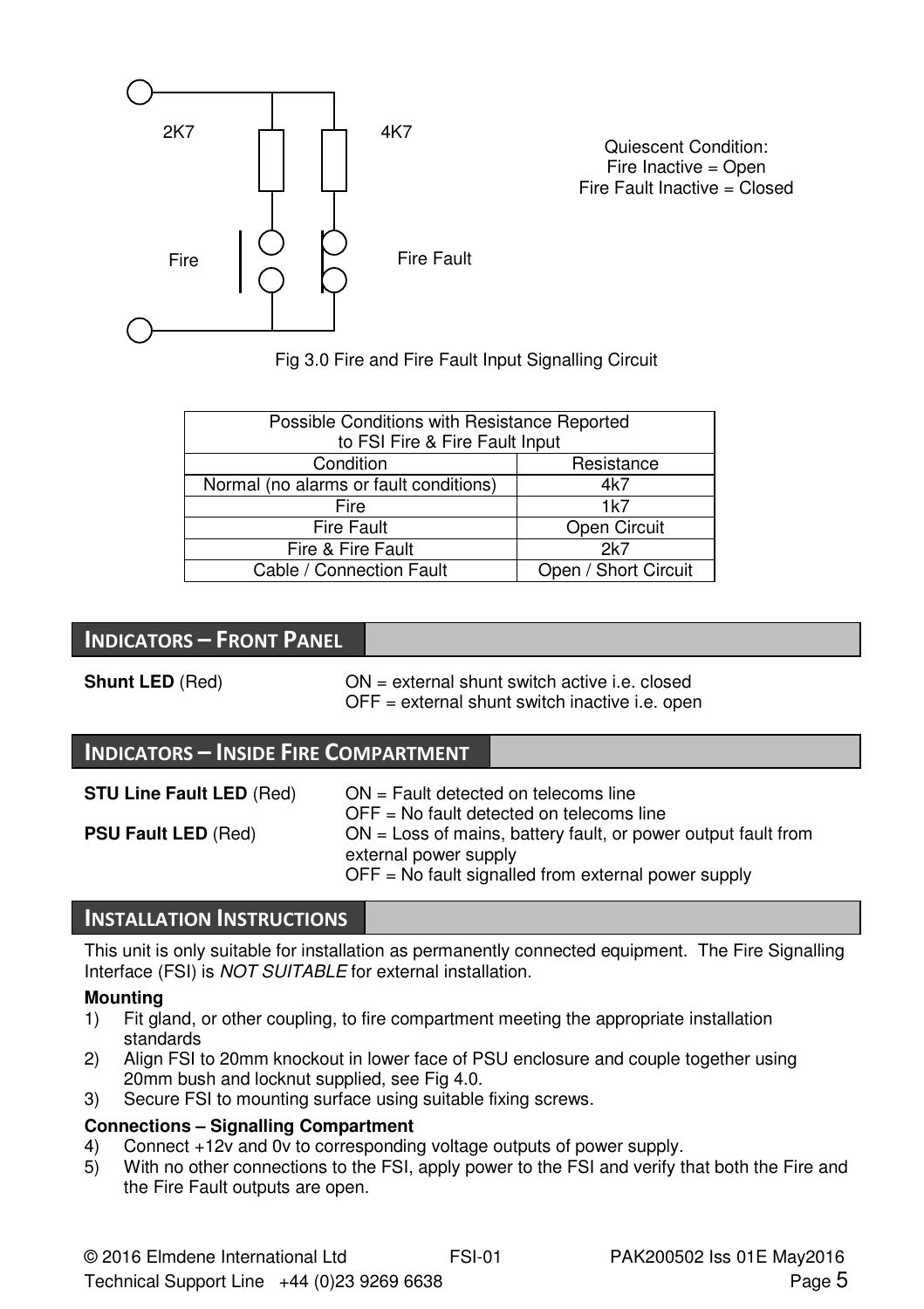- 6) Remove power.<br>7) Connect Fire an
- 7) Connect Fire and Fire Fault outputs to required inputs on signalling unit.
- 8) Connect Line Fault Input to corresponding STU Line fault output on signalling unit.<br>9) Connect signalling unit power supply EPS and APS fault outputs to corresponding
- 9) Connect signalling unit power supply EPS and APS fault outputs to corresponding inputs on FSI. NB: FSI is supplied with links on these inputs to set default as NO PSU Fault. Remove before connection.
- 10) Connect FSI Repeat outputs (Line Fault, EPS and APS Faults) to other intruder system components as required.

#### **Connections – Fire Compartment**

- 11) Connect Fire and Fire Fault input to corresponding outputs on fire control panel, or interfacing relays. Use ONLY the signalling resistor values shown in Fig. 3.0.
- 12) Connect STU Line Fault output to corresponding Telecoms Line Fault input on fire control panel.
- 13) Connect external shunt switch and indicator as required.

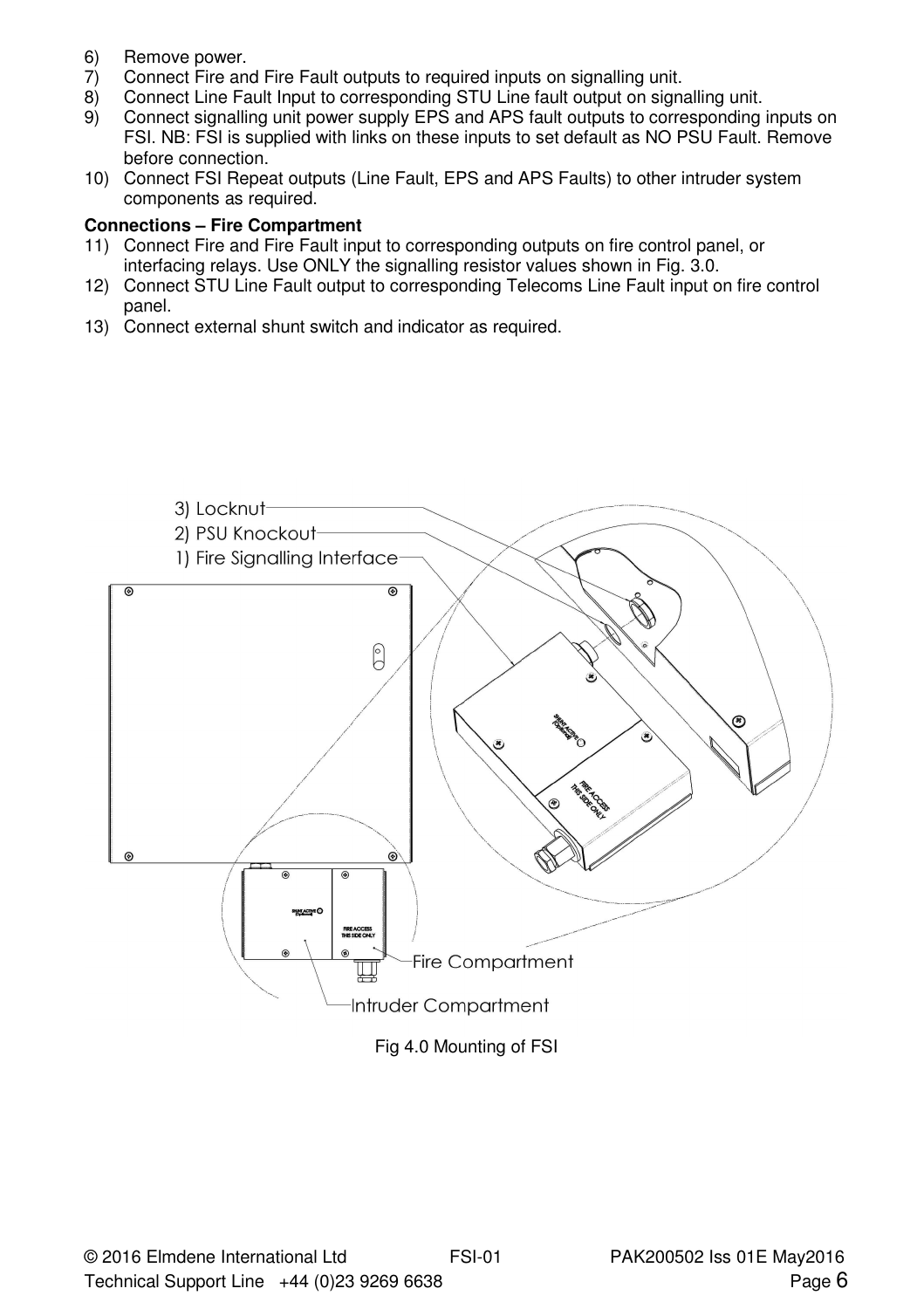## **COMMISSIONING**

- 1) Ensure the covers are in place and the Tampers are closed.
- 2) Ensure any external shunt switch is in the open (shunt inactive) position.<br>3) Apply power to FSI.
- Apply power to FSI.
- 4) Activate FIRE or FIRE FAULT signals from FIRE CONTROL PANEL.
- 5) Verify the corresponding signals are passed to the signalling unit. Clear Fire or Fire Fault signals.
- 6) Activate Line Fault output of signalling unit and verify that a Line Fault signal is passed to fire control panel and the STU Line Fault LED illuminates. Clear Line Fault.
- 7) Activate a Fault output of the signalling unit power supply e.g. by removing electrical mains. Verify that a Line Fault signal is passed to fire control panel and the PSU Fault LED illuminates. Clear Line Fault.
- 8) Open the Fire Compartment cover and verify that a Fire Fault signal is passed to the signalling unit. Replace compartment cover.
- 9) Open the Intruder Compartment cover and verify that a Tamper signal is passed to the intrusion system. Replace compartment cover.
- 10) If an external Shunt switch is in use, activate (close) shunt switch and verify that the Shunt Active LED illuminates, Line fault signal is passed to fire control panel and the external shunt indicator activates (if connected).
- 11) Activate FIRE signal from FIRE CONTROL PANEL.
- 12) Verify that the Fire signal is NOT passed to the signalling unit.
- 13) De-activate (open) shunt switch and verify that the Shunt Active LED extinguishes and the external shunt indicator is de-activated (if connected).
- 14) Verify that an active Fire signal IS passed to the signalling unit. Clear Fire signal from fire control panel.
- 15) Commissioning is now complete.

## OPERATING INSTRUCTIONS

This unit is intended for use by Service Personnel only - There are NO USER SERVICEABLE parts inside.

There are no operator inputs on the FSI.

If STU Line LED is illuminated, there is a fault detected by the telecoms signalling unit or external shunt is active (switch closed). Investigate and clear fault, or open external shunt.

If PSU Fault LED is illuminated, there is a fault with the power supply associated with the signalling unit. Investigate and clear power supply fault e.g. check mains, check fuses, check battery.

If the Shunt Active LED is illuminated, the external shunt switch is active (closed).

## **MAINTENANCE**

There is no regular maintenance required of the FSI.